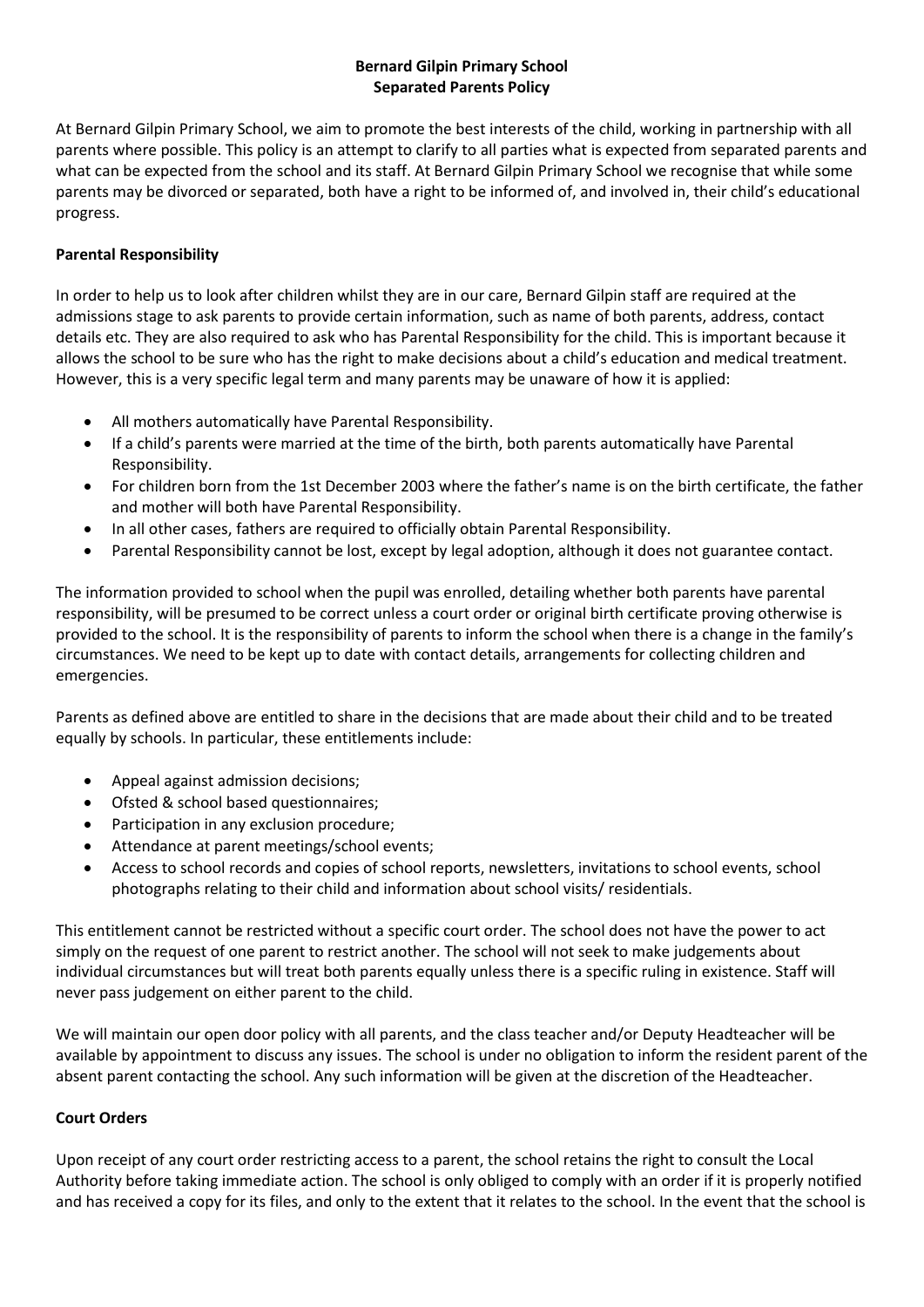not informed of the existence of such an order, neither parent will have rights superior to the other. Only a Court Order stating the arrangements is deemed to be valid; a letter from a solicitor is not sufficient.

### **School communications**

The school recognises that, while the parents of some pupils may be divorced or separated, both have a right to be informed of, and involved in, their child's education. However, we expect that parents, whatever the nature of their separation, will do all they can to communicate with each other and share information from and for the school, for the benefit of their child. It is assumed that the parent with whom the child principally resides will keep the other parent informed.

We would not expect to send emergency messages to absent parents, which give information on cancelled activities and reminders. All diary dates, newsletters, and significant letters are available on our website at [www.bernardgilpin.com](http://www.bernardgilpin.com/)

Paper letters are sent home with pupils and we expect parents to communicate these messages to each other as and when appropriate.

Under normal circumstances, we will hold one parent's evening appointment per child, twice a year, where both parents are welcome and we expect parents to communicate with each other regarding these arrangements. Under certain circumstances, the school can offer a secondary appointment but this must be discussed with individual class teacher involved.

We expect parents to liaise and communicate directly with each other in matters such as the ordering of school photographs; residential/school visits; tickets for performances and other instances.

Both parents are entitled to receive progress reports and review their child's pupil records. Progress reports will be sent to the parent with whom the child resides with the expectation that he/she will share the report with the other parent. The school will provide a progress reports to the noncustodial parent if a request is submitted.

Should an un-named parent seek information or access to his/her child, the school will always inform the main carer of this to check Parental Responsibility and ensure no court order is in place. For the avoidance of doubt, we will seek written confirmation from the main carer. Proof of identity of the non-resident parent will always be required in these cases.

Disagreements between parents must be resolved between the parents and cannot be resolved by the school or local authority.

### **Collecting a child from school**

The school will release children to parents in accordance with arrangements notified to the school. If one parent seeks to remove the child from school in contravention of the usual arrangements and the parent to whom the child would normally be released has not notified the school of any change the following steps will be followed:

- Where a separated parent, who has parental responsibility and no court order in place, wishes to take the during or at the end of the school day, the resident parent will be contacted in order to ensure that they are in agreement with the arrangement. If the parent to whom the child would normally be released agrees, the child may be released and the records will reflect that the permission was granted orally. If the parent opposes the other parent wanting to take the child then the school will advise that without a court order we cannot prevent them from doing so.
- In the event that the parent to whom the child would normally be released to cannot be reached, the Deputy Headteacher or staff member dealing with the issue will make a decision based upon all relevant information available to him/her.
- During any discussion or communication with parents, the child will be supervised by an appropriate member of school staff in a separate room.
- In extreme circumstances, if there is a belief that a possible abduction of the child may occur or if the parent is disruptive, the police should be notified immediately.